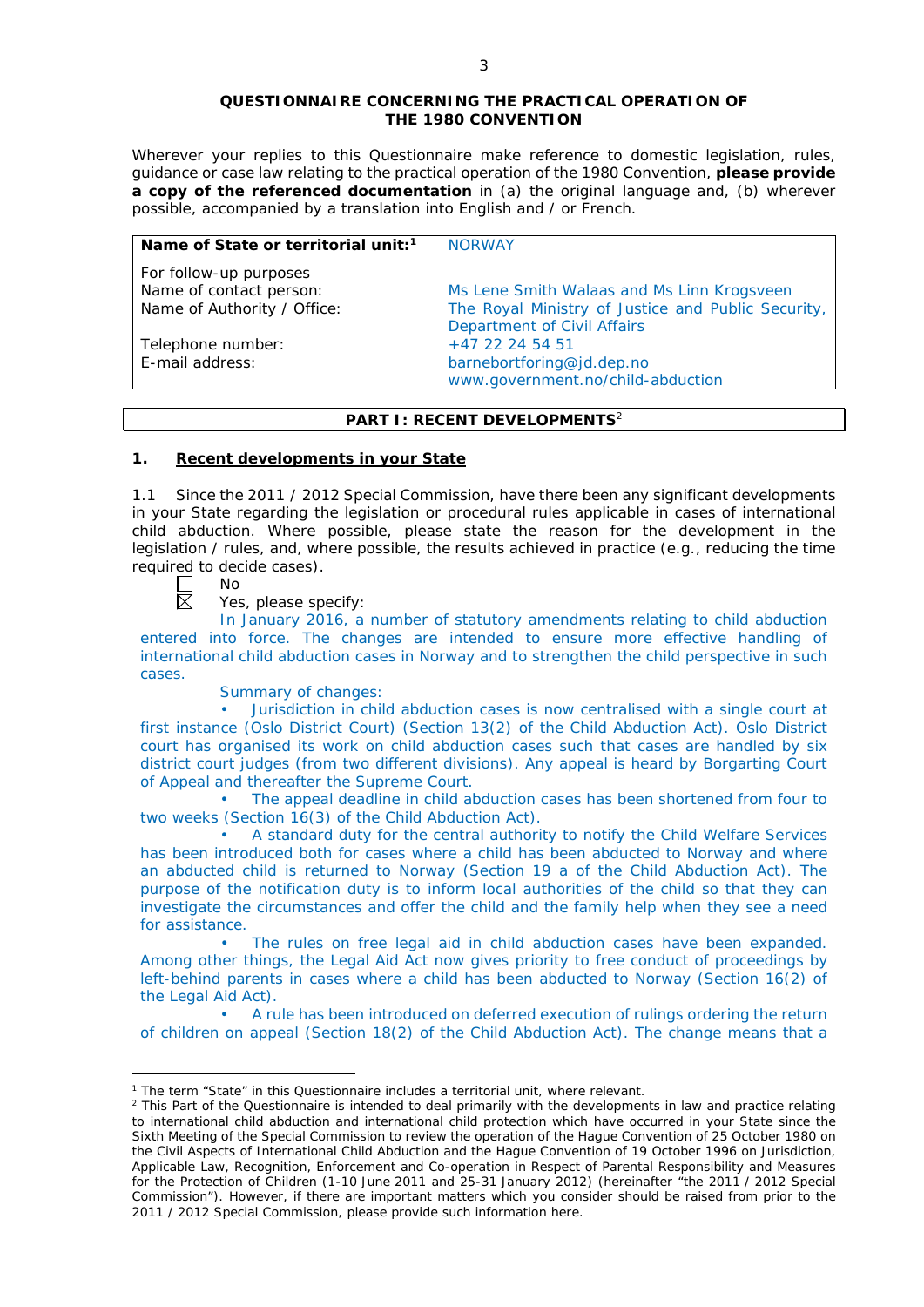ruling ordering the return of a child cannot be enforced until the ruling becomes legally binding and any compliance deadline has passed.

• A rule has been introduced on implementing the inclusion of children's views in court proceedings in child abduction cases (Sections 17(1) and 17(2) of the Child Abduction Act).

• A rule has been introduced that provides for the state to cover the cost of any expert advice in connection with court proceedings in child abduction cases (Section 17(5) of the Child Abduction Act).

Statutory amendments that relate only to abductions from the Norwegian child welfare service:

• A travel ban has been introduced in cases which have been referred to the county child and social welfare board for consideration (Section 4-31 of the Child Welfare Act).

• Criminal liability for the abduction of children from the Norwegian Child Welfare Services has been expanded to also make it punishable to abduct a child from the child welfare service in various instances, including when an emergency order has been made (Section 261 of the Penal Code).

• A rule has been introduced stating that decisions of the County Child and Social Welfare Board are valid for one year at a time when there is reason to believe that a child has been abducted to another country (Section 4-13(2) of the Child Welfare Act).

• A duty has been introduced for the child welfare service to provide information to the authorities in the child's country of residence when a child has been abducted from the child welfare authorities (Section 6-7(4) of the Child Welfare Act).

Oslo District Court has stated that the average processing time for cases it has heard in 2016 was six weeks. This represents a clear drop in processing times compared to the situation before centralisation, when cases were heard by the district court responsible for the child's last place of residence (64 district courts in total). In contrast, the average processing time before Norwegian district courts in the period 2007-2012 was some 10 weeks.

1.2 Please provide a brief summary of any significant decisions concerning the interpretation and application of the 1980 Convention rendered since the 2011 / 2012 Special Commission by the relevant authorities<sup>3</sup> in your State including in the context of the 20 November 1989 United Nations Convention on the Rights of the Child and relevant regional instruments.

In the last questionnaire for the Special Commision in 2011 we mentioned a significant decision from 2007 (LB-2007-127164) regarding the interpretation of one of the Convention's exemption clauses. The decision was mentioned to illustrate the Norwegian courts' strict interpretation of the Convention's exemption clauses.

We would like to emphasise that the Norwegian courts since then have maintained the strict interpretation of the exemption clauses.

The decision from 2007 will soon be published at INCADAT, along with LB-2015-76479 (from 2015) as another example.

1.3 Please provide a brief summary of any other significant developments in your State since the 2011 / 2012 Special Commission relating to international child abduction.

In addition to the statutory amendments mentioned in part 1.1, a number of initiatives and projects have been implemented in the child abduction field in recent years, including:

• The 1996 Hague Convention on Measures for the Protection of Children entered into force on 1 July 2016. The Central Authority is the Norwegian Directorate for Children, Youth and Family Affairs.

-

<sup>&</sup>lt;sup>3</sup> The term "relevant authorities" is used in this Questionnaire to refer to the judicial or administrative authorities with decision-making responsibility under the 1980 Convention. Whilst in the majority of States Parties such "authorities" will be courts (*i.e.*, judicial), in some States Parties administrative authorities remain responsible for decision-making in Convention cases.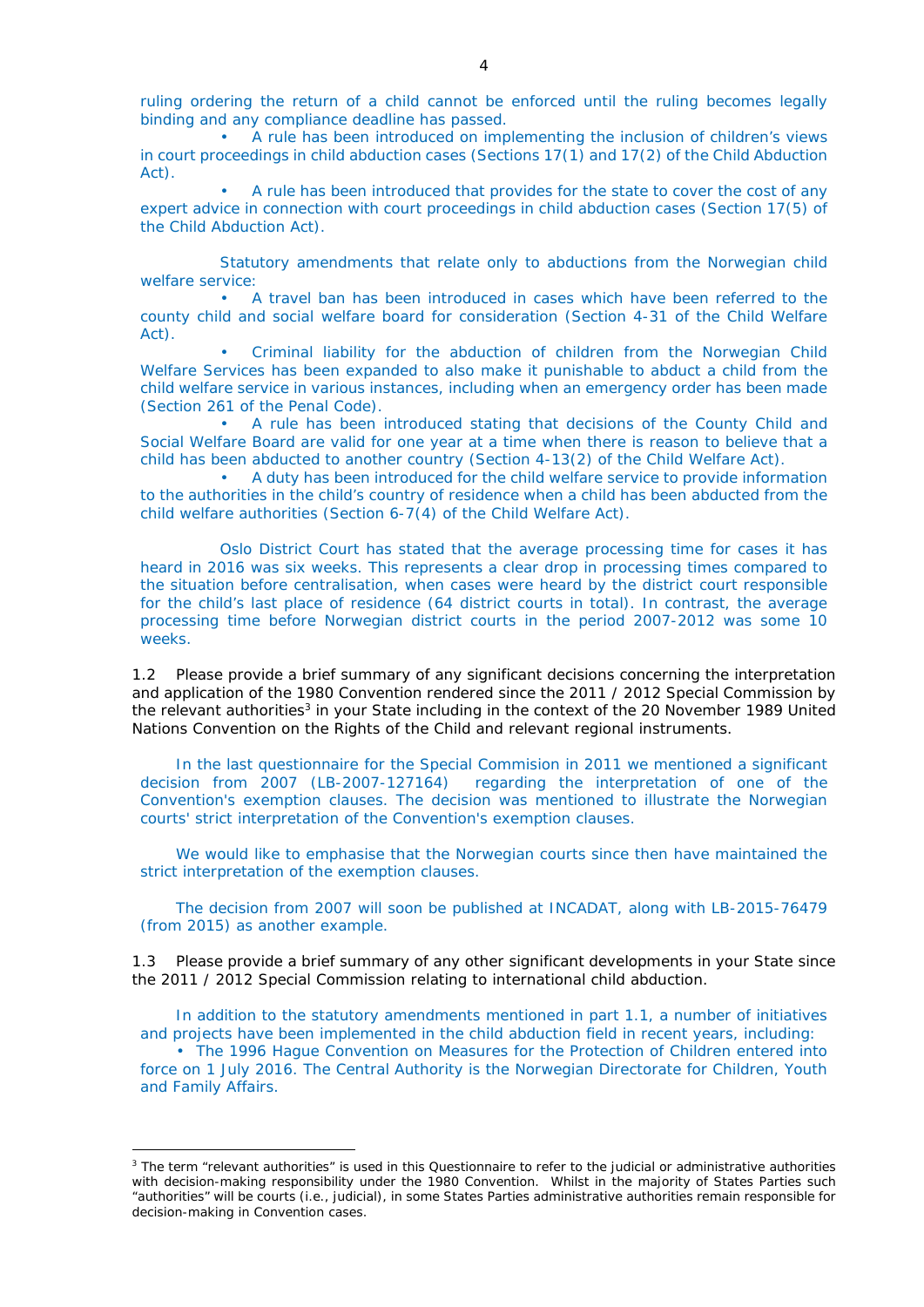• A new circular on child abduction directed particularly at lawyers and judges has been prepared. It also contains relevant information for parents of abducted children. This is published on our child abduction website and is available in English.

• The Central Authority now routinely offers to meet affected parents in cases where children are abducted from Norway to another country. The aim is to provide information about the 1980 Hague Convention and the proceedings involved, and to provide necessary clarification early on.

• The Central Authority has revised its internal procedures for work on child abduction cases under the 1980 Hague Convention to reduce case-processing times, and adjusted its practices accordingly.

• The Director of Public Prosecutions has issued guidance in the form of letters and circulars on the prosecuting authorities' handling of child abduction cases. The aim is to raise awareness and improve knowledge of child abduction issues on the part of the prosecuting authorities and the police.

## **2. Issues of compliance**

No

2.1 Are there any States Parties to the 1980 Convention with whom you are having particular challenges in achieving successful co-operation? Please specify the challenges you have encountered and, in particular, whether the problems appear to be systemic.

Yes, please specify:

The three main challenges we experience are length of proceedings, difficulties with localization and cases which are treated more as custody cases than return cases under the Convention.

Overall, we experience that the main challenge lies with the courts and their lack of knowledge of the Hague Convention. We have also experienced a lack of willingness by some Central Authorities to react when they are avare that Hague cases are not treated in accordance with the Convention in their local courts.

For example, we have had one case since October 2014 that has not yet been brought to court due to "preliminary examination". In another case that started in December 2014, court hearing in first instance was scheduled after 10 months and the appeal hearing is scheduled 7 months after the hearing in the first instanced court. This seems to be a systematic challenge in some countries.

We have had some cases in different countries where custody proceedings have been initiated, or is initiated by the abducting parent, and the local court decides on the merits of rights of custody with no consideration to the ongoing Hague case, despite being avare of Article 16 of the Hague Convention. When a court has decided on the merits of rights of custody, we have seen that this is taken under consideration by the court handling the Hague case often with a negative effect for the left-behind parent. We have in such cases experienced that the Central Authority does not have the competence to inform the court directly of the provisions set out in the Hague Convention.

2.2 Are you aware of situations / circumstances in which there has been avoidance / evasion of the 1980 Convention?

- $\boxtimes$ No  $\Box$ 
	- Yes, please specify:

## **PART II: THE PRACTICAL OPERATION OF THE 1980 CONVENTION**

#### **3. The role and functions of Central Authorities designated under the 1980 Convention**<sup>4</sup>

## *In general*

-

3.1 Have any challenges arisen in practice in achieving effective communication or cooperation with other Central Authorities?

<sup>4</sup> See also Section 5 below on "Ensuring the safe return of children" which involves the role and functions of Central Authorities.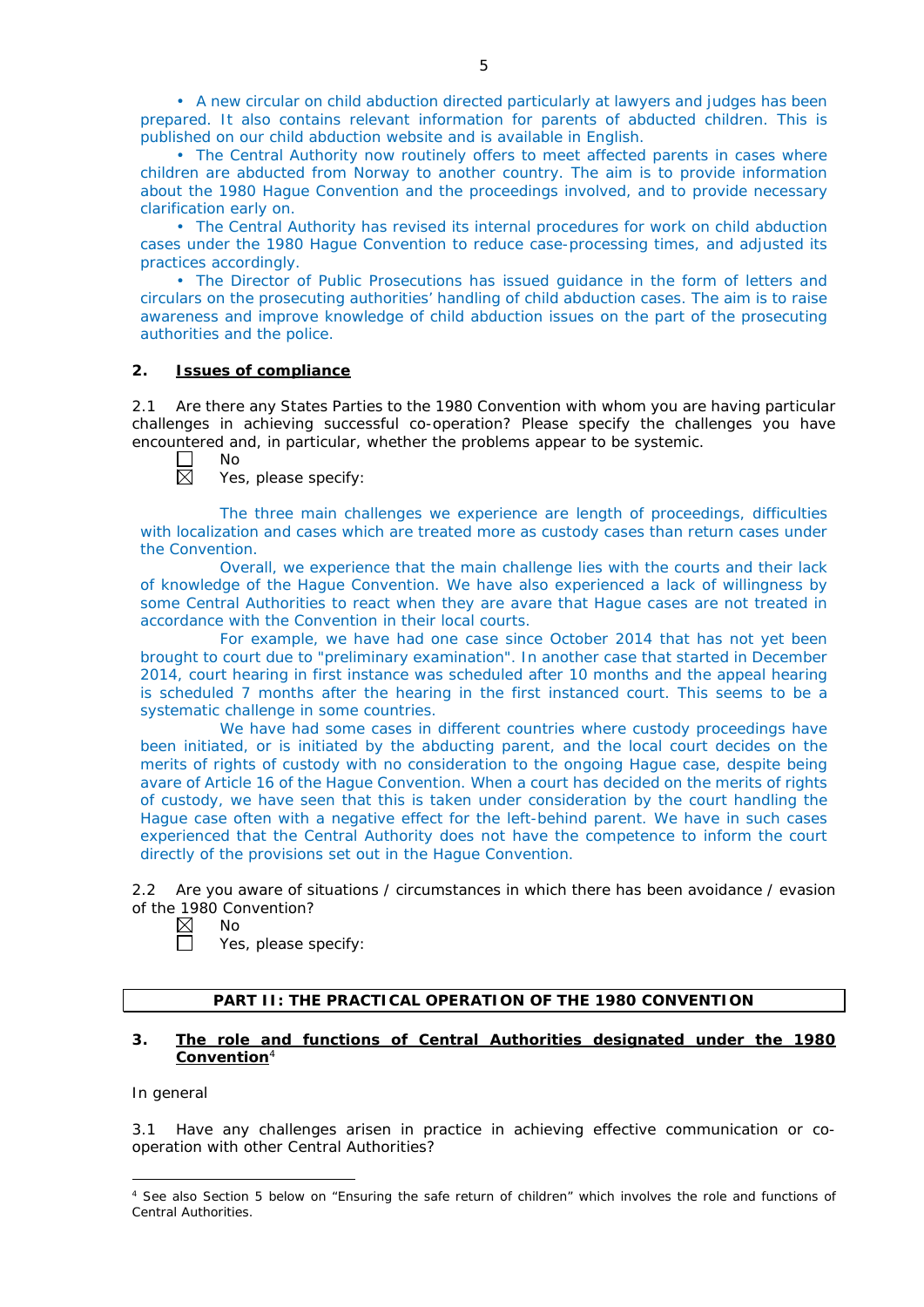

No Yes, please specify:

In general, communication with other Central Authorities is effective and we experience good co-operation in the handling of applications under the Convention.

However, we have experienced that some Central Authorites do not acknowledge receipt of applications and do not provide information if there is a need for further information/documentation in spesific cases. Further, when an application has been forwarded to court we have experienced insufficient information concerning court proceedings, court decisions and time limits for appeal. We have also experienced that Central Authorities do not provide sufficient information concerning legal aid and how to gain legal assistance. In some of our outgoing cases this has resulted in the left-behind parents not receiving information that has direct relevance to their ability to participate in court proceedings and to appeal.

We have in a few cases experienced that Central Authorities do not reply to our letters or emails. We have in some contracting states communicated with Central Authorities through our embassies and thorugh diplomatic notes. We have also experienced Central Authorities that only will communicate through the left-behind's local lawyer, and not with us directly. We find this problematic.

We have also been met with requirement for authentication of documents, in conflict with Article 23 in the 1980 Convention.

3.2 Have any of the duties of Central Authorities, as set out in **Article 7** of the 1980 Convention, raised any particular problems in practice either in your State, or in States Parties with whom you have co-operated?<br>  $\Box$  No<br>  $\boxtimes$  Yes, please specify: No

Yes, please specify:

Regarding outgoing cases, we have experienced difficulties regarding localization (Article 7 a), information regarding the legal system in a contracting state (Article 7 e), lengthy processes for the handling of Hague applications at the Central Authority or courts berfore judicial proceedings are initiated (Article 7 f) and lack of information and facilitation regarding legal aid and advice (Article 7 g). With the time perspective in these cases, insufficent information and co-operation by the Central Authority may cause delays and result in the case being forwarded to the Court for consideration later than necessary.

 In incoming cases we have experienced that applications are insufficient relating to information about the unlawfulness of the abduction according to internal law of the requesting State (Article 7 e).

3.3 Has your Central Authority encountered any challenges with the application of any of the 1980 Convention provisions? If so, please specify.

岗

No

Yes, please specify:

In outgoing cases, we have experienced a wide interpretation of the exemption clauses, in particular Article 13 b og 13 c.

Regarding Article 13 b, we have experienced court decisions where the conflict between the parents has been given decisive weight in determening that a child shall not be returned. Also, we have seen that the climate and geografical location of Norway has been used as arguments for not returning a child.

We have in one case experienced that a court concluded that a child should not be returned to the Norwegian Child Welfare Services due to the parents not being able to have the child living with them based on an Article 13 b exemption, when there had been a decision made to secure the child's welfare in Norway.

Regarding Article 13 c, we have experienced that to much weight has been put on the child's opinion if the child expresses that he/she would like to stay with the abducting parent.

#### *Legal aid and representation*

3.4 Do the measures your Central Authority takes to provide or facilitate the provision of legal aid, legal advice and representation in return proceedings under the 1980 Convention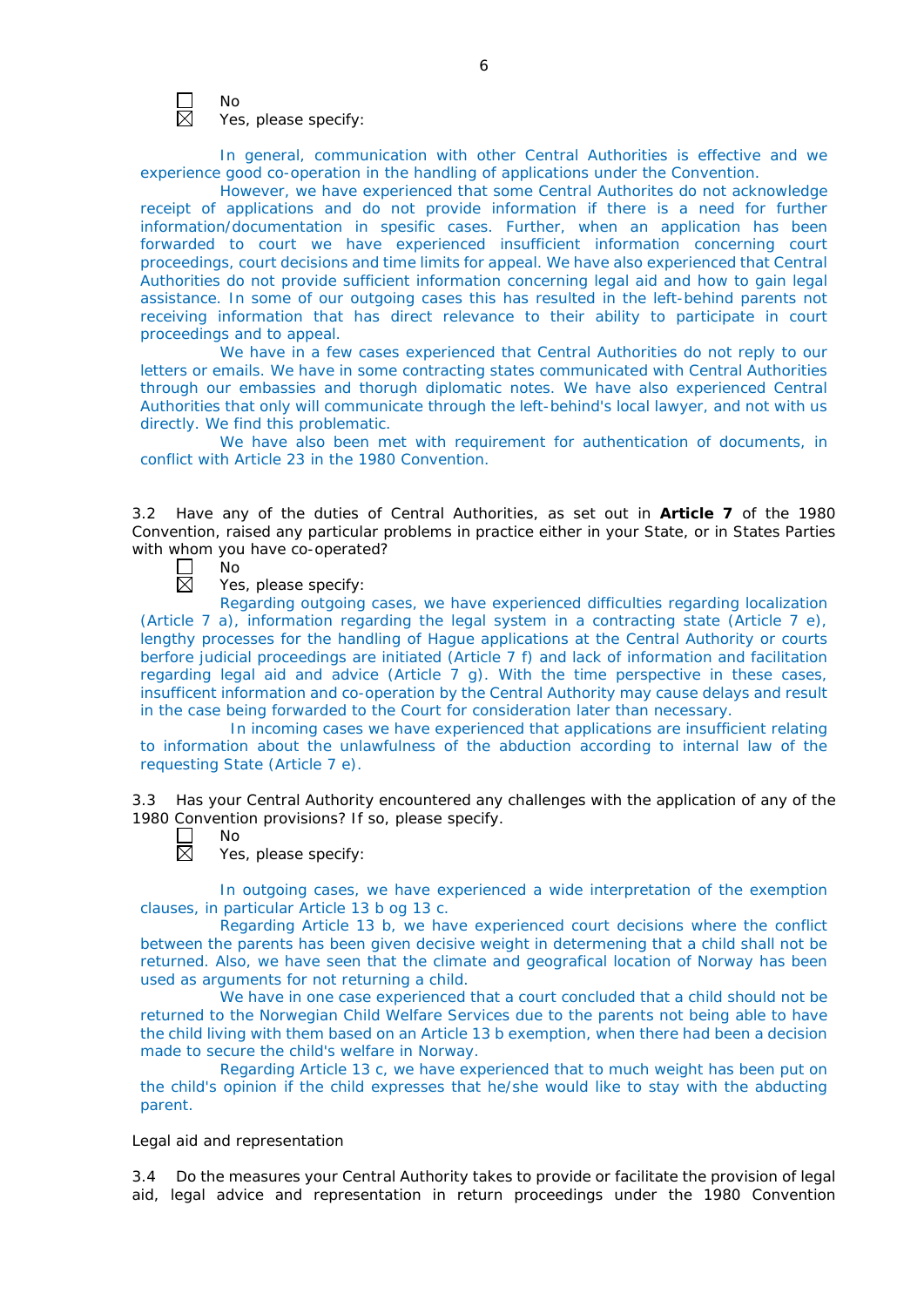(**Art. 7(2)-(g)**) result in delays in proceedings either in your own State, or, where cases originate in your State, in any of the requested States you have dealt with?

 $\boxtimes$ No

Yes, please specify:

In Norway the handling of applications for legal aid is centralised and are dealt with by the County Governor of Oslo and Akershus.

The Ministry of Justice and Public Security has established a list of lawyers who specialise in child abduction cases so that affected parents may get in touch with a lawyer that has special expertise on and knowledge of child abduction. Information concerning legal aid and legal representation is available on our child abduction website.

3.5 Are you aware of any other challenges in your State, or, where cases originate in your State, in any of the requested States you have dealt with, regarding the obtaining of legal aid, advice and / or representation for either left-behind parents or taking parents? $5$ 

No

Yes, please specify:

We have experienced difficulties in outgoing cases to different contracting states with obtaining information from the Central Authority concerning the legal aid scheme and how to apply. The Country Profiles do not provide sufficient information concerning legal aid and few countries have information available on the Central Authority web site.

Requesting this information may lead to delays in the handling of the Hague application. We have in a few cases received information only in the original language of the requested state and not in English.

# *Locating the child*

3.6 Has your Central Authority encountered any challenges with locating children in cases involving the 1980 Convention, either as a requesting or requested State?



<u>.</u>

No

Yes, please specify the challenges encountered and what steps were taken or are considered to be taken to overcome these challenges:

As requesting state - providing sufficient information concerning procedures for locating abducted children, both prior to the court process and also after a return decision has been made, seems to be a general problem. Information provided from Central Authorities is often supplemented by police information through the Interpol system and it is of high importance that there is effective communication between the different authorities involved in locating the children.

We have in several cases experienced difficulties with locating the child before the case is forwarded to court for consideration. In some cases this is due to the fact that the abducting parent intentionally is keeping the child hidden to avoid a return proceeding. For example we have had a case where in the course of two years the requested state exhausted all possible locations and conducted searches in all relevant databases, without result. In other cases locating the child has been difficult due to the lack in police co-operation. In cases where localisation is an issue, both the child and the abducting parent often will be reported as missing and registered in the Interpol system with the view to have them located.

According to the internal legislation in some contracting states, there has to be a court decision made before a return decision may be enforced. If the local court does not render such a decision the return order may not be enforced and the police will not assist in locating the child. We have experienced such difficulties in more than one case. In one particular case we experienced that a Supreme Court decision concluded that a child was to ber returned to Norway. However, for a long time the decision was not enforced due to the

<sup>&</sup>lt;sup>5</sup> See paras 1.1.4 to 1.1.6 of the "Conclusions and Recommendations of the Fifth Meeting of the Special Commission to review the operation of the *Hague Convention of 25 October 1980 on the Civil Aspects of International Child Abduction* and the practical implementation of the *Hague Convention of 19 October 1996 on Jurisdiction, Applicable Law, Recognition, Enforcement and Co-operation in Respect of Parental Responsibility and Measures for the Protection of Children* (30 October – 9 November 2006) (hereinafter referred to as the ["Conclusions and Recommendations of the 2006 Special Commission"](https://assets.hcch.net/upload/concl28sc5_e.pdf)) and paragraphs 32 to 34 of the [Conclusions and Recommendations of the Special Commission](https://assets.hcch.net/upload/wop/concl28sc6_e.pdf) to review the operation of the Hague Convention of *[19 October 1980 on Jurisdiction, Applicable law, Recognition, Enforcement and Co-operation in Respect of](https://assets.hcch.net/upload/wop/concl28sc6_e.pdf)  [Parental Responsibility and Measures for the Protection of Children](https://assets.hcch.net/upload/wop/concl28sc6_e.pdf)* (1-10 June 2011 and 25-31 January 2012) (hereinafter the "C&R of the 2011/2012 Special Commission") (available on the Hague Conference website at < www.hcch.net > under "Child Abduction Section" then "Special Commission meetings").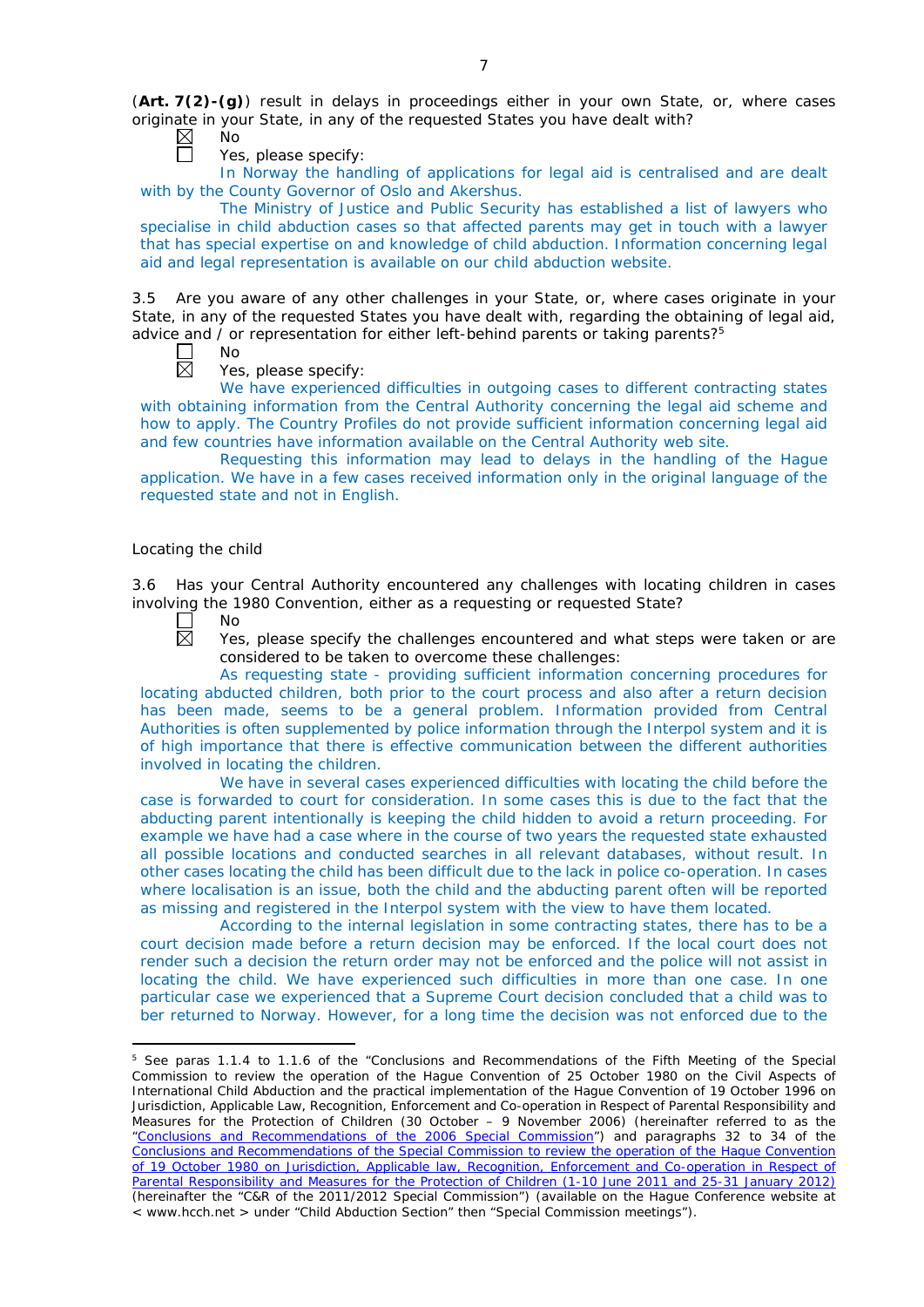local court not rendering the nessecary decision for reasons that was unclear to us and to the left-behind parent. By the time the court made a decision the abducting parent had gone into hiding with the child and no assistance was given by the local enforcement authorities in order to try to located the child. The case resulted in the child not being returned to Norway. We find such court procedures to be very problematic if they are not effective.

As requested state - we have in a very few number of cases experienced that the child is intentionally being kept hidden by the abducting parent in Norway. Local police has tried to locate these children both through national and international registers and by checking relevant adresses provided by the left-behind parent. The local child welfare service may also be informed if a child is intentional being kept hidden in Norway by an abducting parent.

3.7 Has your Central Authority worked with any external agencies to discover the whereabouts of a child wrongfully removed to or retained within your State (*e.g.*, the police, Interpol, private location services)?

- ┍ No 反
	- Yes, please share any good practice on this matter:

See question 3.6.

We have good experience in trying to locate children through co-operation with external agencies such as Interpol Oslo and the Norwegian Sirene office at the National Criminal Investigation Service (NCIS). We also have good experience with local police. In some countries we have requested assistance from our embassies abroad. We have not experienced any difficulties in this co-operation.

*Information exchange, training and networking of Central Authorities*

3.8 Has your Central Authority shared its expertise with another Central Authority or benefited from another Central Authority sharing its expertise with your Central Authority, in accordance with the Guide to Good Practice - Part I on Central Authority Practice?<sup>6</sup>

 $\Box$ 岗

No

Yes, please specify:

The Nordic Countries have yearly meetings, last in Norway in November 2016. In these meetings we share experiences from both Hague and non-Hague abduction cases and discuss general topics related to the Hague Convention.

During the past few years we have visited three countries with whom we have experienced several difficulties as requesting state in their handling of Hague applications. We had bilateral meetings with their Central Authority and had good discussions about the procedures in both countries.

We have had a visit from a new acceding country to the Convention, Republic of Korea, where we shared our practical experiences with the Convention and gave information on how the Conventions is implemented in Norwegian legislation.

3.9 Has your Central Authority organised or participated in any other networking initiatives between Central Authorities such as regional meetings via conference call or videoconference? No



Yes, please specify: See question 3.8.

We have during the past five years also participated in meetings between Central Authorites in Slovakia, Italy, Malta, France (Lyon), Poland and Romania. These were all meetings where we travelled and met other Central Authorities, non of these meeting were via conference call or videoconference.

# *Statistics*<sup>7</sup>

-

3.10 If your Central Authority does not submit statistics through the web-based INCASTAT database, please explain why.

<sup>6</sup> Available on the Hague Conference website at < www.hcch.net > under "Child Abduction Section" then "Guides to Good Practice". See, in particular, Chapter 6.5 on twinning arrangements.

<sup>7</sup> See paras 1.1.16 to 1.1.21 of the Conclusions and Recommendations of the 2006 Special Commission (*supra.*  note  $5$ ).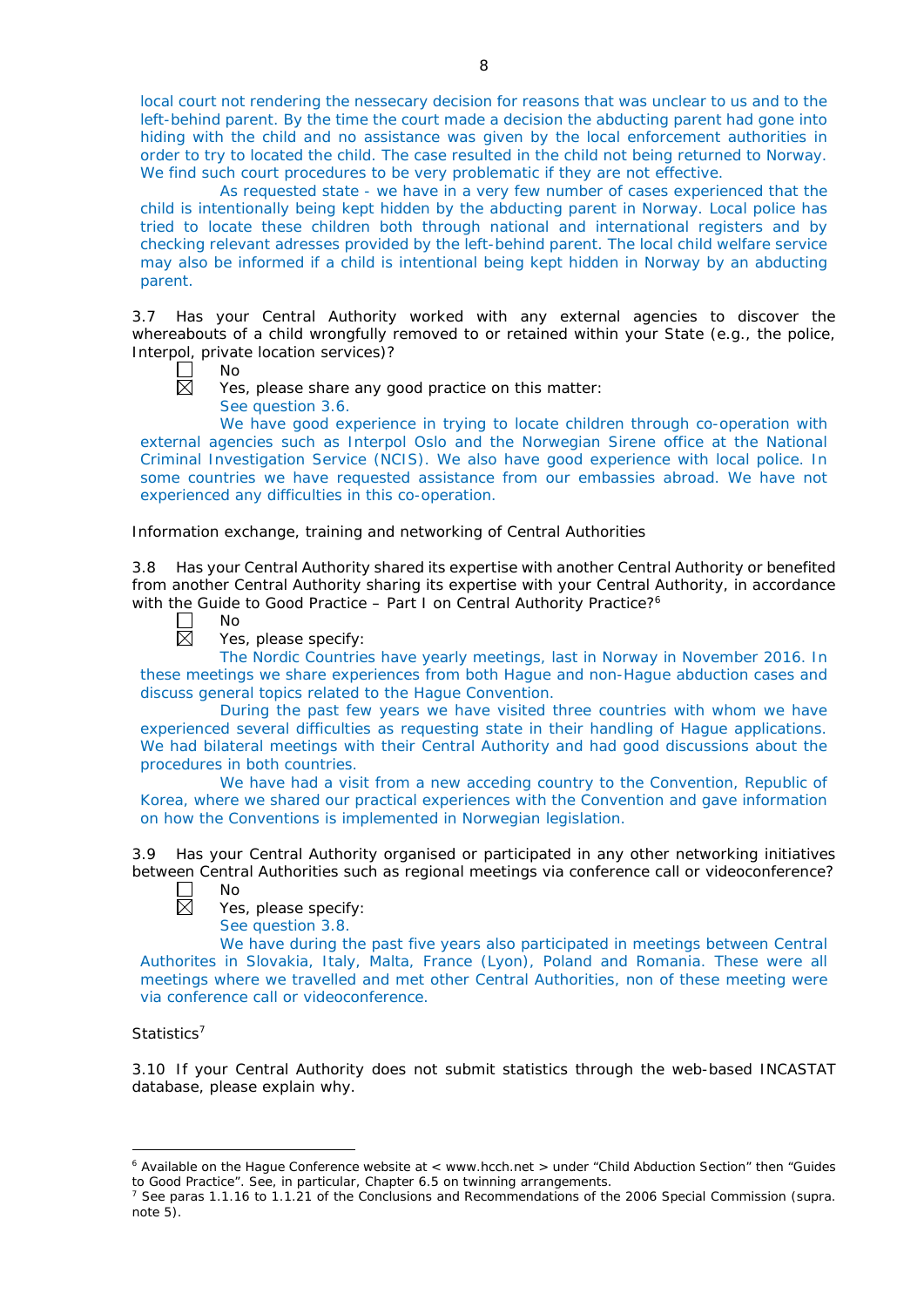Unfortunately, we have not summitted statistics to INCASTAT as we have been forced to prioritize different duties. We have submitted statistics to INCASTAT in 2016/17.

### *Prompt handling of cases*

 $N<sub>0</sub>$ 

3.11 Does your Central Authority have mechanisms in place to ensure the prompt handling of cases?

Yes, please specify:

The Norwegian Central Authority has internal guidelines in place. Based on a report from an external working group in 2013, we have revised our internal guidelines and our system for handling Hague applications and made some adjustments to ensure that the cases are handled expeditiously. We have a yearly review of our internal guidelines.

3.12 If your Central Authority is experiencing delays in handling cases please specify the main reasons for these delays:

The Norwegian Central Authority will register a new application under the Hague Convention when we receive the application. If the application is incomplete we will request further information either from the left-behind parent or from the requesting authority. In outgoing cases we also provide and cover the costs for translation of the application. Completing the application and translation of documents may, however, cause delays in handling the case.

## **4. Court proceedings & promptness**

4.1 Has your State limited the number of judicial or administrative authorities who can hear return applications under the 1980 Convention (*i.e.*, concentration of jurisdiction")?<sup>8</sup><br>  $\boxtimes$  Yes<br>
No. please indicate if such arrangements are being contemplated:

Yes

No, please indicate if such arrangements are being contemplated:

Since 1 January 2016, jurisdiction in child abduction cases is centralised with a single court at first instance (Oslo District Court) (Section 13(2) of the Child Abduction Act). Any appeal is heard by Borgarting Court of Appeal and thereafter the Supreme Court.

4.2 Does your State have mechanisms in place to handle return decisions within six weeks (*e.g.*, production of summary evidence, limitation of appeals, swift enforcement)?

No  $\boxtimes$ 

Yes, please explain:

According to the Norwegian Child Abduction Act 8 July 1988 Section 16 applications under the Convention shall be dealt with expeditiously.

Since 1 January 2016 the appeal deadline in child abduction cases has been shortened from four to two weeks (Section 16(3) of the Child Abduction Act).

Child abduction cases are priority cases in the Norwegian court system and enforcement shall be implemented without undue delay. A return decision may be enforced directly. Thus, there is no need for a new court decision. The court may seek to achieve voluntary repatriation of the child. However, this must be balanced against the need for an expeditious conclusion to the case, and it will not be permitted to use this as a means to draw out the proceedings.

The Central Authority has written a new circular on child abduction directed particularly at lawyers and judges has been prepared. It also contains relevant information for parents of abducted children. This is published on our child abduction website and is available in English.

4.3 If your response to the previous question is No, does your State contemplate implementing mechanisms to meet the requirement of prompt return under the 1980 Convention (*e.g.*, procedures, bench-books, guidelines, protocols)?

- $\Box$ No, please explain:
	- Not relevant

-

 $\Box$ Yes, please explain:

<sup>8</sup> See, *The [Judges' Newsletter](https://www.hcch.net/en/instruments/conventions/publications2/judges-newsletter)* on International Child Protection – Vol. XX / [Summer-Autumn 2013](https://assets.hcch.net/upload/newsletter/nl2013tome20en.pdf) the special focus of which was "Concentration of jurisdiction under the *Hague Convention of 25 October 1980 on the civil aspects of International Child Abduction* and other international child protection instruments".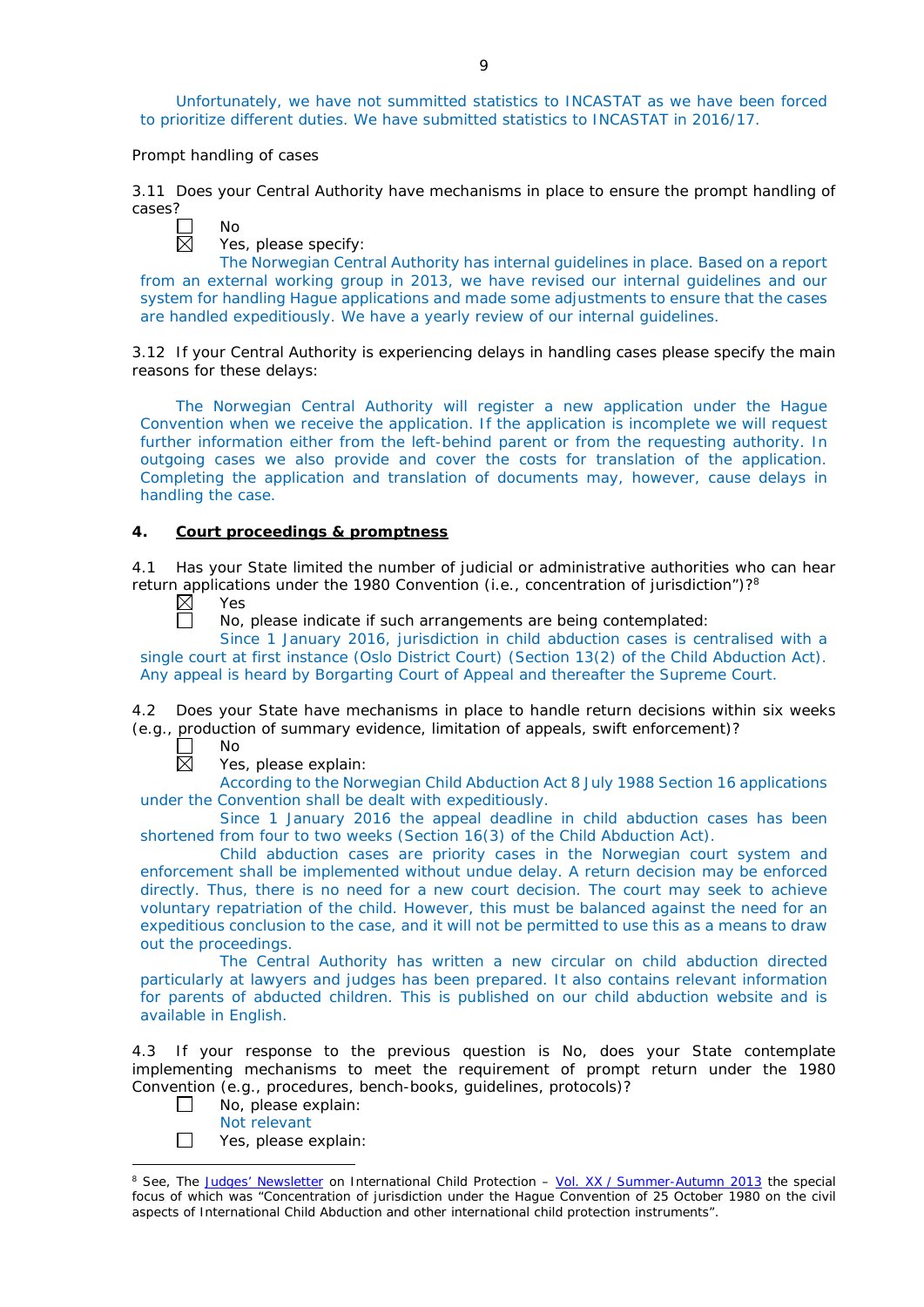### Not relevant

4.4 If your State is experiencing delays in handling return decisions please specify the main reasons for these delays:

We do not consider that there has been a general experience with delays in handling return decisions in Norwegian courts.

Since 1 January 2016 with the new legislation and concentration of jurisdiction, the case handling has become even more efficient.

4.5 Do your courts regularly order immediate protective measures when initiating the return procedure, so as to prevent a new removal and minimize the harm to the child (*e.g.*, prohibit removal of the child from the jurisdiction, retain documentation, grant provisional access rights to the left-behind parent)?<br>  $\boxtimes$  No please explain:

No, please explain:

Norwegian courts do not regularly order immediate protective measures when initiating the return procedure, this is only done in exceptional cases where there are concrete information, for example provided by the left-behind parent, that there is a risk for a new removal of the child to another country.

Only a few examples of cases where the left-behind parent has seeked provisional access during the handling of the Hague case.

Since 1 January 2016 all Hague cases involving children who are abducted to Norway are reported to the Norwegian Child Welfare Service. If necessary, the court or the Child Welfare Service will order immediate protective measures to prevent harm to the child.

 $\Box$ Yes, please explain: Please insert text here

4.6 Do your courts make use of direct judicial communications to ensure prompt proceedings?  $\boxtimes$ Yes

No, please explain:

Norway has assigned two liason judges to the International Hague Network of Judges, who are specialised in child abduction matters. Both judges are sitting judges at Oslo District Court, which handles all incoming Hague applications to Norway. The judges are appointed for two years.

In our transmissions of applications for return to the Central Authority in another contracting state, we always inform of our two liaison judges and their contact information.

4.7 If your State has not designated a sitting judge to the International Hague Network of Judges does your State intend to do so in the near future?

 $\Box$ Yes  $\Box$ No, please explain:

Not relevant.

4.8 Please comment upon any cases (whether your State was the requesting or requested State), in which the judge (or decision-maker) has, before determining an application for return, communicated with a judge or other authority in the requesting State regarding the issue of the child's safe return. What was the specific purpose of the communication? What was the outcome?

During the last years we are familiar with direct judicial communicating between liaison judges in other contracting states and the Norwegian liason judges. However, we do not always have information concerning what cases they have been contacted and the outcome.

We also have examples where we as the Central Authority have been asked to provide written information to the judge in the requested State regarding what measures can be put in place in Norway to secure a safe return of a child. Upon such requests, we have provided written information regarding our education system, welfare system, health care etc.

# **5. Ensuring the safe return of children**<sup>9</sup>

<u>.</u>

<sup>9</sup> See **Art. 7(2)** *h)* of the 1980 Convention.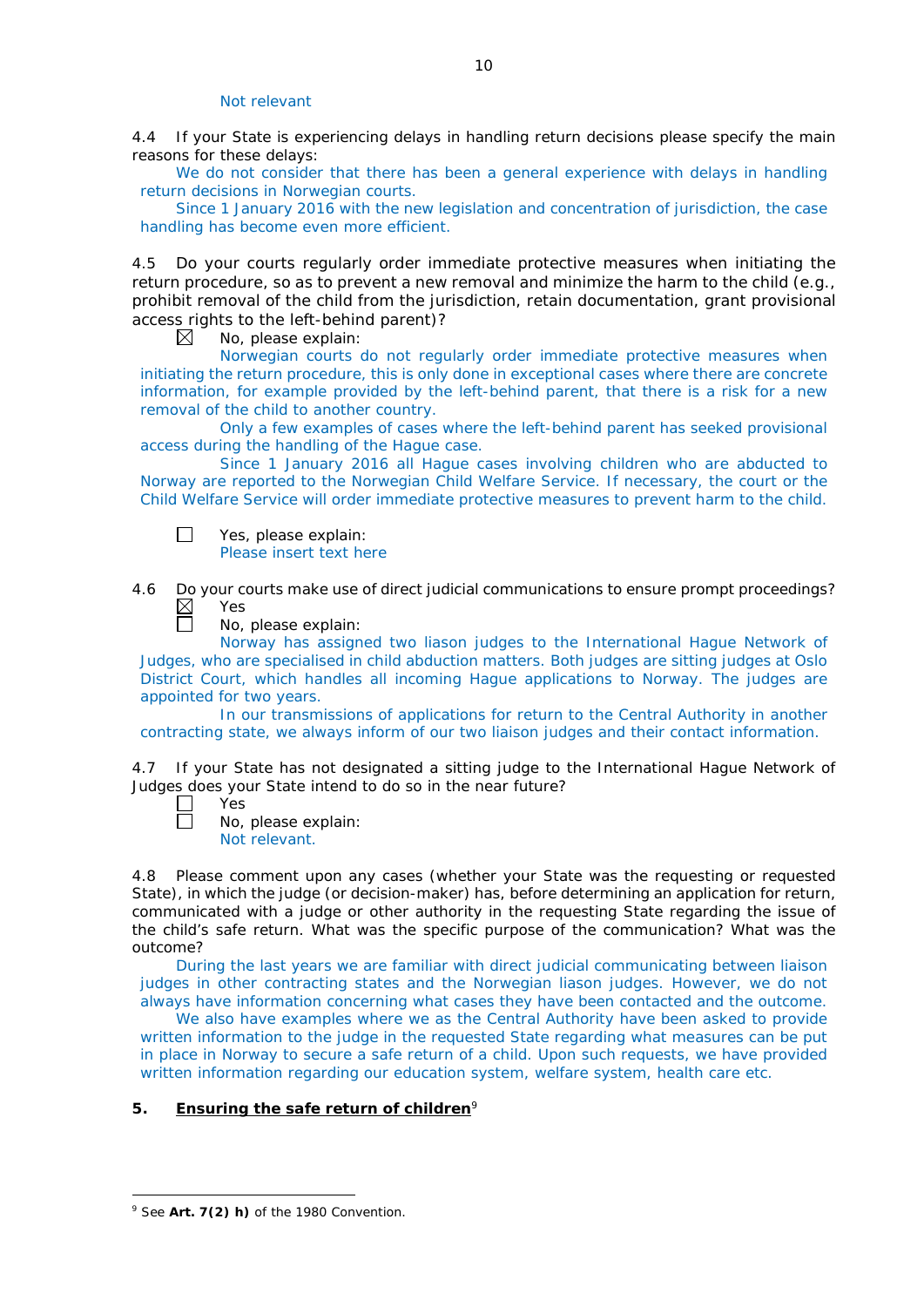*Methods for ensuring the safe return of children*<sup>10</sup>

5.1 What measures has your Central Authority taken to ensure that the recommendations of the 2006 and 2011 / 2012 Special Commission meetings<sup>11</sup> regarding the safe return of children are implemented?

We use the recommandations as guidelines in our work with child abduction cases.

Conrete measures are:

Since 1 January 2016 all Hague cases involving children who are returned to Norway after having been abducted to another country, will be reported to the Norwegian Child Welfare Service. If necessary, they will order immediate protective measures to prevent harm to the child.

If the Norwegian Central Authority is asked by the requested State, we will provide information of the protective measures and services available in our State.

Furthermore, we have included information on our website on the possibility to bring charges against the abductor. Information on the possible negative effect is also listed.

5.2 In particular, in a case where the safety of a child is in issue and where a return order has been made in your State, how does your Central Authority ensure that the appropriate child protection bodies in the *requesting* State are alerted so that they may act to protect the welfare of a child upon return (until the appropriate court in the requesting State has been effectively seised)?

We will contact and alert the Central Authority in the requesting State in order for them to contact their Child Welfare Sercvice.

5.3 Where there are concerns in the requested State regarding possible risks for a child following a return, what conditions or requirements can the relevant authority in your State put in place to minimise or eliminate those concerns?

If there are such concerns in the requested State, we can provide information on how children are cared for in Norway, hereunder forward information regarding the Norwegian education system, health care, Child Welfare Services etc.

*Use of the 1996 Convention to ensure a safe return*

5.4 If your State is not Party to the 1996 Convention, is consideration being given to the possible advantages of the 1996 Convention in providing a jurisdictional basis for urgent protective measures associated with return orders (**Arts 7 and 11**), in providing for their recognition by operation of law (**Art. 23**), and in communicating information relevant to the protection of the child (**Art. 34**)?

-

Yes, please explain: Not relevant.

*Protection of primary carer*

No

5.5 Are you aware of cases in your State where a primary carer taking parent, for reasons of personal security (*e.g.*, domestic or family violence, intimidation, harassment, etc.) or others, has refused or has not been in a position to return with the child to the requesting State? How are such cases dealt with in your State? Please explain and provide case examples where possible.

We are not aware of such cases under the 1980 Convention.

Further, we do not have experience with use of the Hague Convention of 1996 in such cases so far. However, it would be a possibility for the court to make an interim order regarding custody, place of recidence and/or contact for protection of the child (cf. the Child

<sup>&</sup>lt;sup>10</sup> Where relevant, please make reference to the use of undertakings, mirror orders and safe harbour orders and other such measures in your State.

<sup>11</sup> See the [Conclusions and Recommendations](https://assets.hcch.net/upload/concl28sc5_e.pdf) of the Special Commission of 2006 (*supra.* note 5) at paras 1.1.12 and 1.8.1 to 1.8.2 and 1.8.4 to 1.8.5 and the Appendix to the Conclusions and Recommendations and the [Conclusions and Recommendations of the 2011](https://assets.hcch.net/upload/wop/concl28sc6_e.pdf) / 2012 Special Commission (*supra.* note 5).at paras 39-43.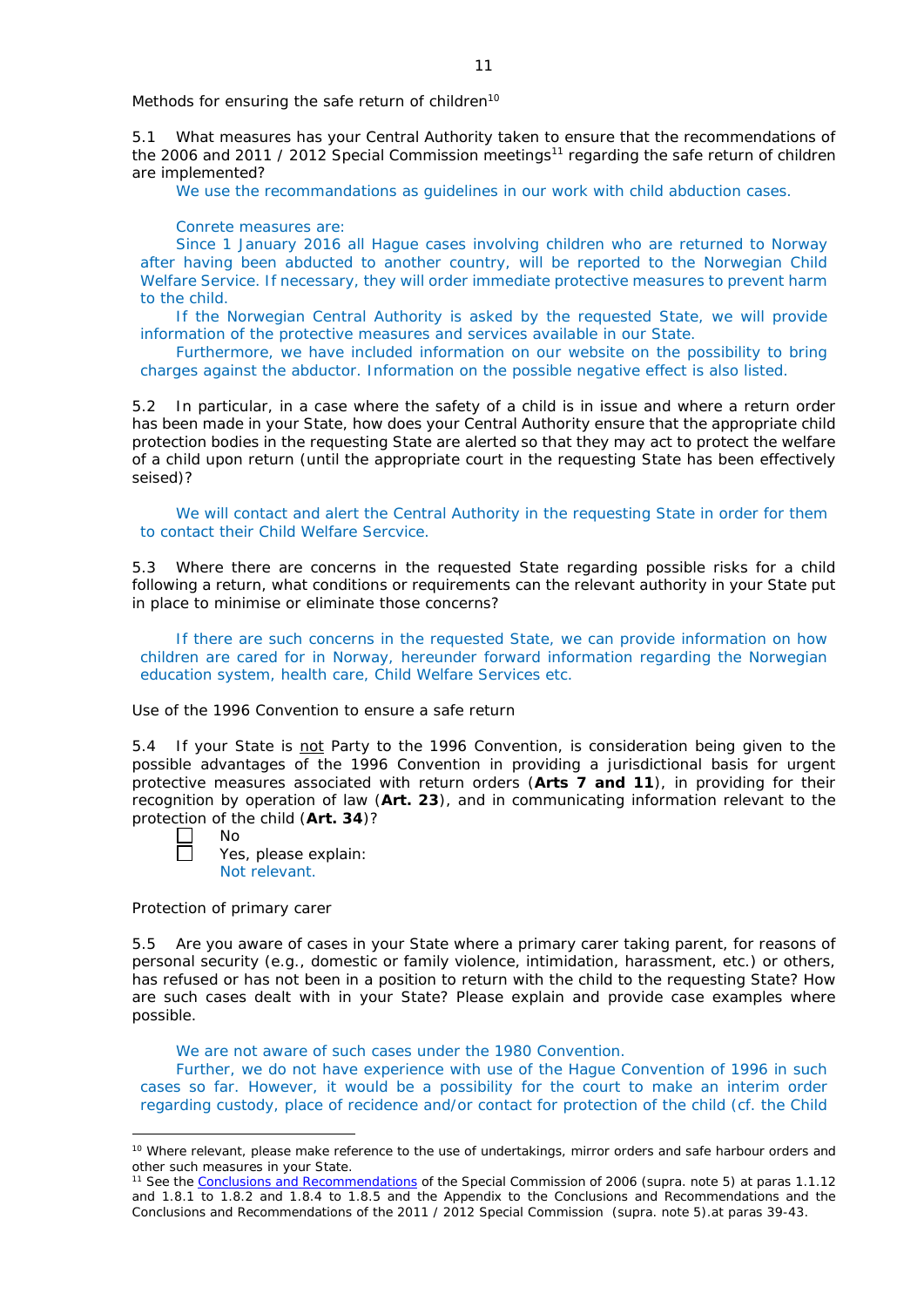Abduction Act Section 18, the Childrens Act Section 60, and the 1996 Convention Article 11 and Article 7 (3)). An advanced recognition of such an order could then be made in the requesting State according to the 1996 Convention Article 24 prior to the return of the child.

5.6 In particular, would your authorities consider putting in place measures to protect the primary carer upon return in the requesting State as a mean to secure the safe return of the child? Please explain and provide case examples where possible.

Norwegian authorities can provide the primary carer with information on the opportunity to petition the court for an interim order such as mentioned under question 5.5. Such an interim order could limit the need for contact between the primary carer and the other parent until the authorities in the Contracting State of the child's habitual recidence, upon return, have taken measures required by the situation. This could help provide the primary carer with a stable and secure situation upon return.

#### *Post-return information*

5.7 In cases where measures are put in place in your State to ensure the safety of a child upon return, does your State (through the Central Authority, or otherwise) attempt to monitor the effectiveness of those measures upon the child's return? Would you support a recommendation that States Parties should co-operate to provide each other with follow-up information on such matters, insofar as is possible?

When a child is returned to a State party to the 1996 Convention, such co-operation and exchange of information might by facilitated by the 1996 Convention, e.g. by the use of Article 32, given that the child has a «substantial connection» to the State to which he/she was abducted.

5.8 If your State is not Party to the 1996 Convention, is consideration being given to the possible advantages of the 1996 Convention in providing a jurisdictional basis for requesting a report on the situation of the child upon return to the State of habitual residence (**Art. 32- (a)**)?

-

 $N<sub>0</sub>$ 

Yes, please explain: Not relevant.

## **6. Voluntary agreements and mediation**

6.1 How does your Central Authority (either directly or through any intermediary) take, or is it considering taking, appropriate steps under **Article 7-(c)** to secure the voluntary return of the child or to bring about an amicable resolution of the issues? Please explain:

The Central Authority has established internal guide lines on the handling of child abduction cases that also include our obligations under Article 7-(c).

When the Central Authority receive an application for return of a child from Norway, we have an established routine where we contact the abducting parent, in writing. We then inform him/her on the 1980 Convention and of our duty to take appropriate measures to secure the voluntary return of the child or to bring about an amicable resolution of the issues. We emphasize that it is often in the child's best interest to have the issues solved without a court order. We encourage the parent to consider returning the child voluntarily or to contact the applicant in order to reach an amicable resolution.

Further, when a child abduction case is forwarded to court, the court may consider mediation in order for the parents to reach an amicable resolution to the issues.

6.2 In what ways have you used the "Guide to Good Practice on Mediation"12 for the purpose of implementing the 1980 Convention in your State? Please explain:

We use the recommandations as quidelines in our work with child abduction cases.

<sup>&</sup>lt;sup>12</sup> Available on the Hague Conference website at < www.hcch.net > under "Child Abduction Section" then "Guides to Good Practice".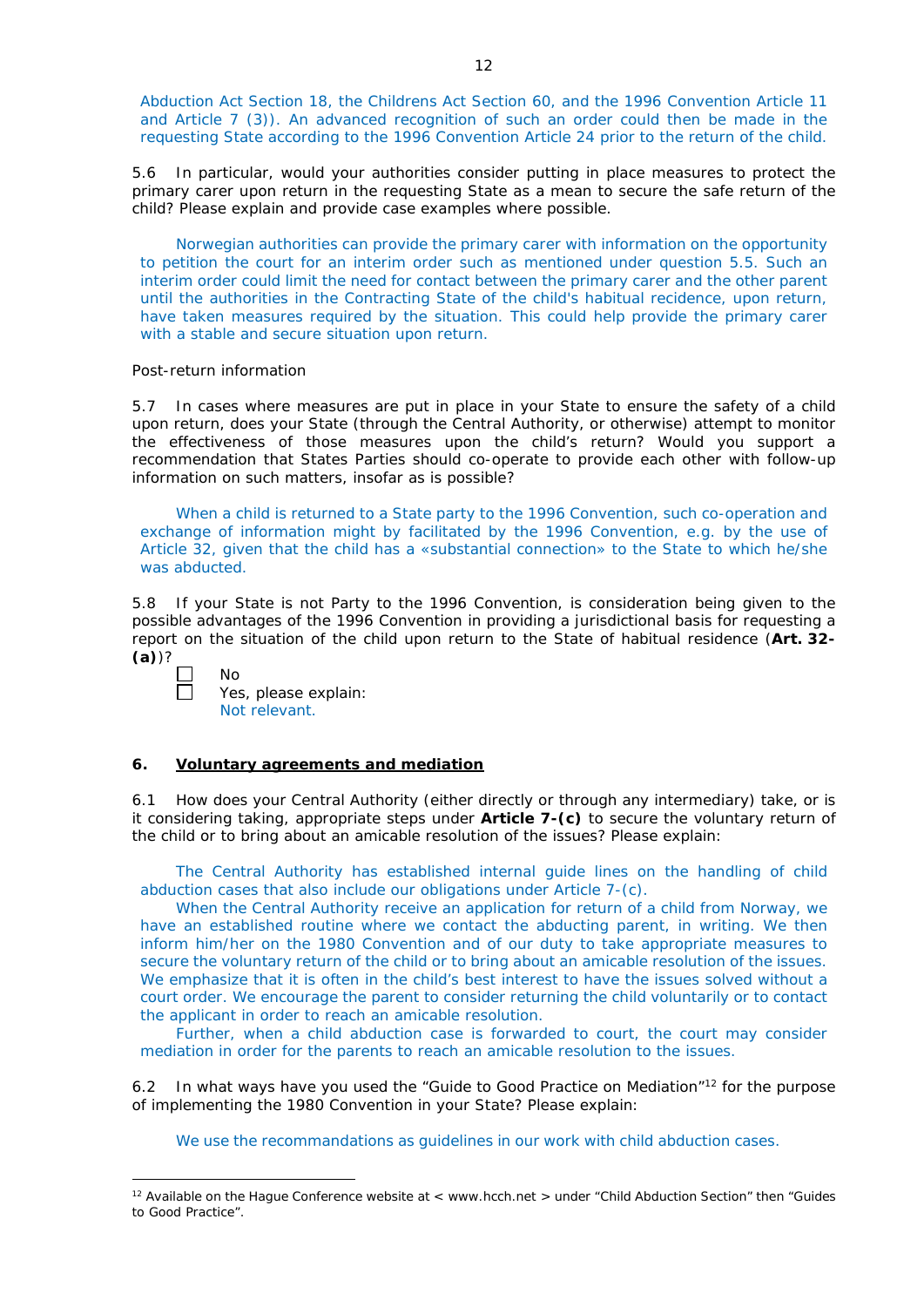6.3 Has your State considered or is it in the process of considering the establishment of a Central Contact Point for international family mediation to facilitate access to information on available mediation services and related issues for cross-border family disputes involving children, or has this task been entrusted to the Central Authority?<sup>13</sup><br>  $\boxtimes$  No, please explain:

No, please explain:

If the parties contacts the Central Authority for information regarding mediation, we will refer them to the correct authority that may provide them with the requested information.

 $\Box$ Yes, please explain: Please insert text here

# **7. Preventive measures**

7.1 Has your State taken steps to advance the development of a travel form under the auspices of the International Civil Aviation Organisation?<sup>14</sup>

 $\boxtimes$ No

 $\Box$ 

Yes, please describe:

Please insert text here

7.2 Regardless of whether the International Civil Aviation Organisation adds the development of a travel form to its work programme, would your State support the development of a nonmandatory model travel form under the auspices of the Hague Conference?<br>  $\boxtimes$  Yes<br>  $\Box$  No, please explain:

Yes

-

No, please explain: Please insert text here

# **8. The Guide to Good Practice under the 1980 Convention**

8.1 In what ways have you used the Parts of the Guide to Good Practice<sup>15</sup> to assist in implementing for the first time, or improving the practical operation of, the 1980 Convention in your State?

- a. Part I on Central Authority Practice. Please explain:
	- Generally, the Guide is read and used by the Central Authority.

We have used Part I as a referance in in our correspondence with another Contracting State in outgoing cases where we find that the case is not being handled in accordance with the Convention. We have also used it when we wrote a new circular on child abduction.

When we review our internal guidelines we use Part I as a general guideline.

b. Part II on Implementing Measures. Please explain:

Generally, the Guide is read and used by the Central Authority. For example when we wrote a new circular on child abduction, when we review our internal guide lines and the information that is available on our child abduction website.

c. Part III on Preventive Measures. Please explain:

Generally, the Guide is read and used by the Central Authority. For example when we wrote a new circular on child abduction, when we review our internal guide lines and the information that is available on our child abduction website.

d. Part IV on Enforcement. Please explain:

Generally, the Guide is read and used by the Central Authority. For example when we wrote a new circular on child abduction, when we review our internal guide lines and the information that is available on our child abduction website.

<sup>&</sup>lt;sup>13</sup> As it has been encouraged in the Guide to Good Practice on Mediation, Chapter 4, on "Access to Mediation". par. 114-117. See also [Conclusions and Recommendations of the 2011](https://assets.hcch.net/upload/wop/concl28sc6_e.pdf) / 2012 Special Commission (*supra.* note 5) at par. 61.

<sup>14</sup> See the [Conclusions and Recommendations of the 2011](https://assets.hcch.net/upload/wop/concl28sc6_e.pdf) / 2012 Special Commission (*supra.* note 5) at par. 92. <sup>15</sup> All Parts of the Guide to Good Practice under the 1980 Convention are available on the Hague Conference website at < www.hcch.net > under "Child Abduction Section" then "Guides to Good Practice".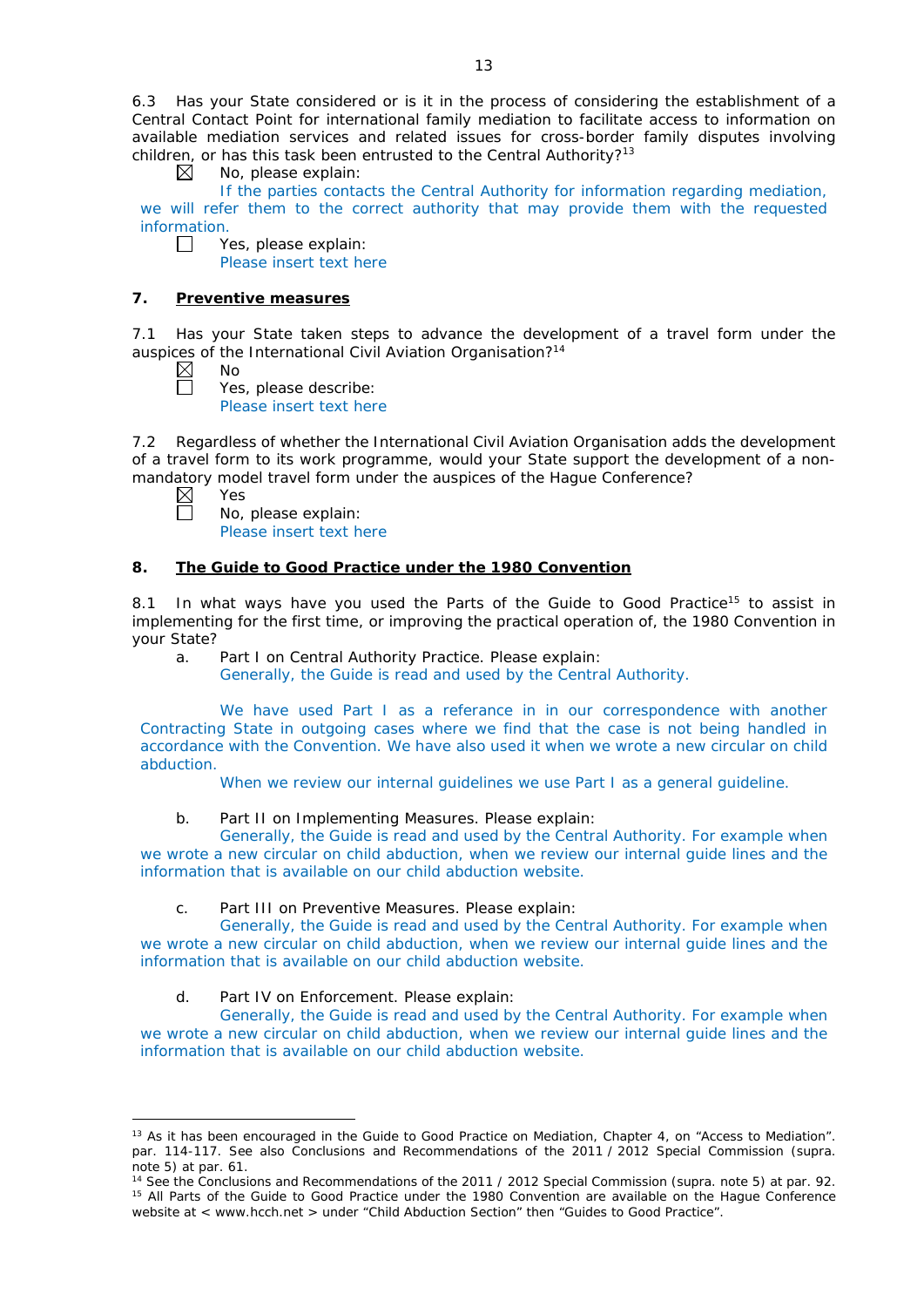8.2 How have you ensured that the relevant authorities in your State have been made aware of, and have had access to, the Guide to Good Practice?

When we forward an application for return to the District Court, we include information in our transmission letter on where the judge may find relevant information and recommend the Hague Conference's website, www.hcch.net (Child Abuction Section).

8.3 Do you have any other comments about any Part of the Guide to Good Practice?

We find the Guides to Good Practice most useful as they provide a thorough review of the obligations set forth in the Convention. This is useful both for us as a Central Authority and when communicating with other Central Authorities in difficult cases.

We have especially used Guide to Good Practice – Part I and IV.

We find the HCCH website suitable for making the Guide public. Further, on our national website; www.government.no/child-abduction, we have included a link to the HCCH website.

## **9. Publicity and debate concerning the 1980 Convention**

9.1 Has the 1980 Convention given rise to (a) any publicity (positive or negative) in your State, or (b) any debate or discussion in your national parliament or its equivalent? No

 $\Box$ 岗

Yes, please indicate the outcome of this debate or discussion, if any:

The Convention itself has not raised any debate or publicity of such. However, some return cases have given rise to debates in the media relating to the Convention and the Central Authority's measures to assist the children and the left-behind parents.

For example we have had questions raised in our national Parliament regarding the application of the Convention in other Member states, spesifically regarding the time aspect and the importance of prompt procedures and also matters of promt enforcement of return orders.

We have also had debates in the media relating to children being abducted from the Norwegian Welfare Services. We have also have had a debate in the media on the use of private security firms in locating and returning abducted children, and the negative impacts this might inflict on the child.

See also 15.

9.2 By what methods does your State disseminate information to the public about the 1980 Convention?

Through the Norwegian Authorities website, www.government.no/child-abduction, we provide both parents, other Central Authorities and the media with information on child abduction including contact information. On our website we also have included spesific information concerning child abduction from the Child Welfare Service and a formal written warning concerning the use of private security firms.

The Ministry of Justice and Public Security now routinely offers to meet affected parents in cases where children are abducted from Norway to another country. The aim is to provide information about the 1980 Hague Convention and the proceedings involved, and to provide necessary clarification early on.

The Central Authority will also give out general information on the Convention and our national procedures for handling abduction cases when we are contacted directly by phone or e-mail.

# **PART IV: TRANSFRONTIER ACCESS / CONTACT AND INTERNATIONAL FAMILY RELOCATION**

# **10. Transfrontier access / contact**<sup>16</sup>

-

10.1 Since the 2011 / 2012 Special Commission, have there been any significant developments in your State regarding Central Authority practices, legislation, procedural rules or case law applicable in cases of transfrontier contact / access?

<sup>16</sup> See the [Conclusions and Recommendations](https://assets.hcch.net/upload/concl28sc5_e.pdf) of the 2006 Special Commission (*supra.* note 5) at paras 1.7.1 to 1.7.3.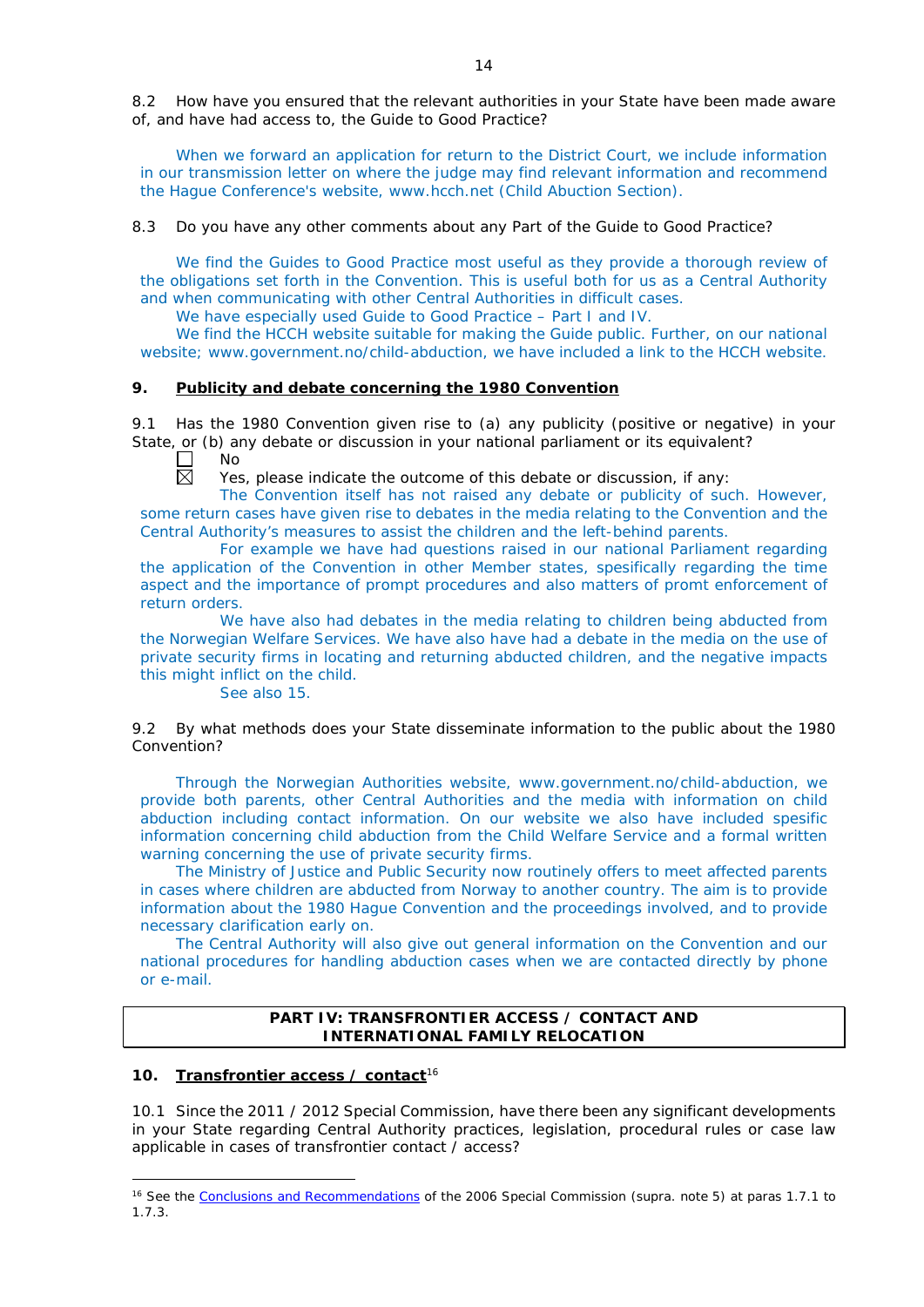

No Yes, please explain: No development to be reported.

10.2 Please indicate any important developments in your State, since the 2011 / 2012 Special Commission, in the interpretation of **Article 21** of the 1980 Convention.

No development to be reported.

10.3 What problems have you experienced, if any, as regards co-operation with other States in respect of:

a. the granting or maintaining of access rights;

In general, we have not experienced problems with co-operation with other States in access cases.

- b. the effective exercise of rights of access; and See a.
- c. the restriction or termination of access rights. See a.

Please provide case examples where possible. Please insert text here

10.4 In what ways have you used the "General Principles and Guide to Good Practice on Transfrontier Contact Concerning Children"17 to assist in transfrontier contact / access cases in your State? Can you suggest any further principles of good practice?

Please insert text here

<u>.</u>

# **11. International family relocation**<sup>18</sup>

11.1 Since the 2011 / 2012 Special Commission, have there been any significant developments in your State regarding the legislation, procedural rules or case law applicable to international family relocation? Where possible, please explain these developments in the legislation, procedural rules or case law:

No development to be reported.

# **PART V: NON-CONVENTION CASES AND NON-CONVENTION STATES**

# **12. Non-Convention cases and non-Convention States**

12.1 Are there any States that you would particularly like to see become a State Party to the 1980 Convention? If so, what steps would you suggest could be taken to promote the Convention and encourage ratification of, or accession to, the Convention in those States? Please explain:

We would like to see more States with personal and family laws influenced by or based upon Islamic law to join the Hague Convention of 1980. We do see the Malta process as a good vehicle to promote the Convention. The Malta process is a platform for trust building,

<sup>&</sup>lt;sup>17</sup> Available on the Hague Conference website at < www.hcch.net > under "Child Abduction Section" then "Guides to Good Practice".

<sup>&</sup>lt;sup>18</sup> See the Conclusions and Recommendations of the 2006 Special Commission meeting at paras 1.7.4 to 1.7.5: *"*1.7.4 The Special Commission concludes that parents, before they move with their children from one country to another, should be encouraged not to take unilateral action by unlawfully removing a child but to make appropriate arrangements for access and contact preferably by agreement, particularly where one parent intends to remain behind after the move.

<sup>1.7.5</sup> The Special Commission encourages all attempts to seek to resolve differences among the legal systems so as to arrive as far as possible at a common approach and common standards as regards relocation."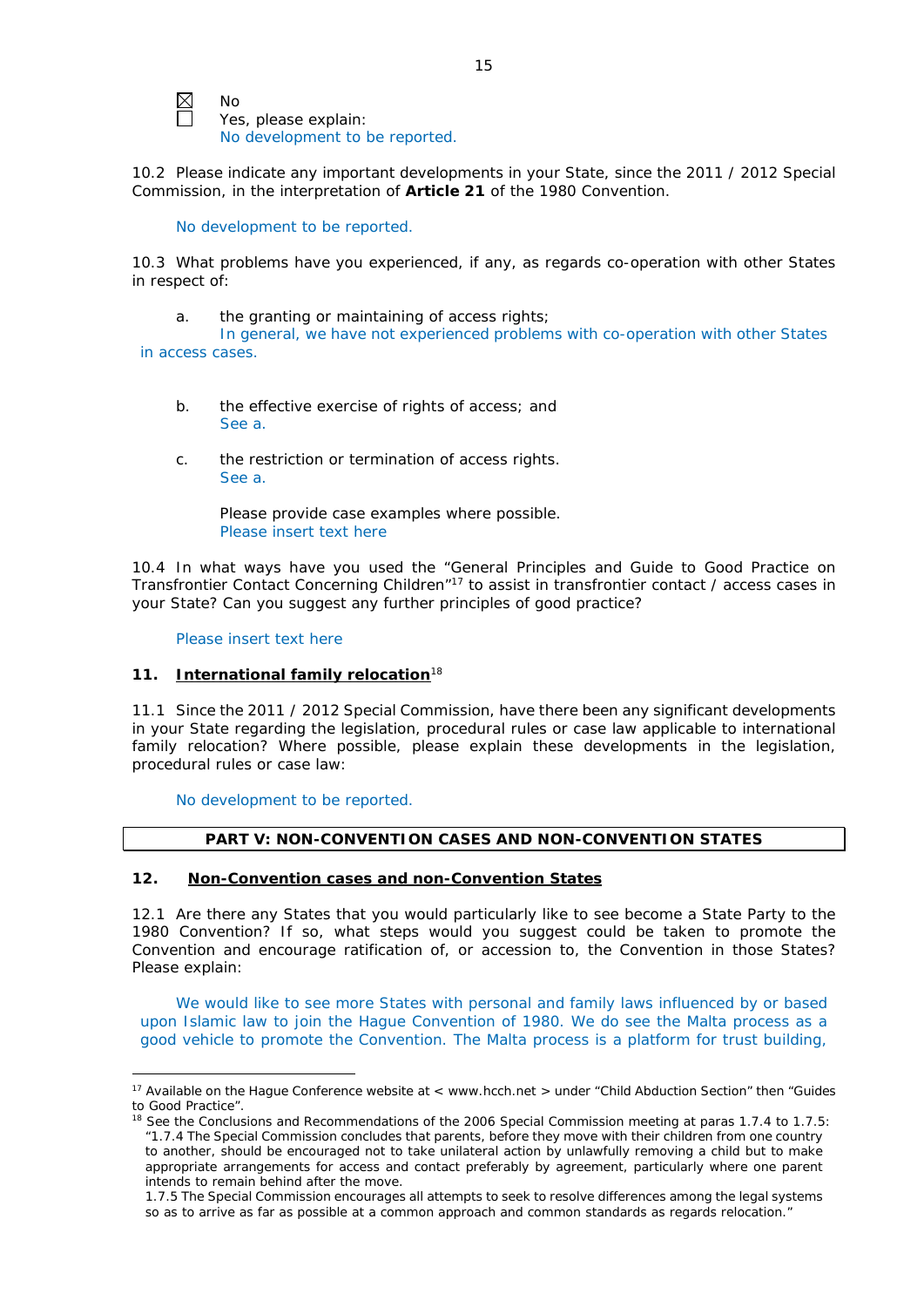networking, training, expert meetings and information sharing between Convention States and States with legal systems influenced by Islamic law.

12.2 Are there any States which are not Parties to the 1980 Convention or not Members of the Hague Conference that you would like to see invited to the Special Commission meeting in 2017?

Please see 12.1. We have several cases with countries in the Middle East and North Africa which we would like to see invited to the Special Commission.

*The "Malta Process"*<sup>19</sup>

12.2 In relation to the "Malta Process":

a. Do you have any comment to make on the "Principles for the Establishment of Mediation Structures in the context of the Malta Process" and the accompanying Explanatory Memorandum?20

The principles are comprehensive and ambitious. Some of the characteristics are more aspirational than realistic. An incremental approach in implementing the principles is advisable. In the absence of an international legal framework to solve family disputes, mediation is often the best way of finding a solution enabling the children concerned to maintain continuing contact with both parents. One of the key challenges is probably the high cost of mediation services for the parties involved. The principles could perhaps encourage States of having free mediation services along with free legal aid. Both should be means and merit tested.

b. Have any steps been taken towards the implementation of the Malta Principles in your State and the designation of a Central Contact Point, in order to better address crossborder family disputes over children involving States that are not a Party to the 1980 and 1996 Hague Conventions?

П No

 $\boxtimes$ Yes, please explain:

The Ministry of Foreign Affairs and the Ministry of Justice and Public Security have recently started a process of looking into establishing mediation as a tool in international child abduction cases where the child is abducted to a non-Convention State. The limited number of cases, lack of national structures for transborder mediation services and of professional mediators with relevant language skills as well as the potentially high mediation costs for the parents involved, are some of the challenges identified. No Central Contact Point has yet been designated. The potential for Nordic cooperation will be explored.

c. What is your view as to the future of the "Malta Process"?

Norway was first time invited to the Malta Conference in 2016 and fully supports the Malta Process. One of its strengths as a multilateral forum is its balanced mix of government officials, judges, lawyers, NGO representatives and academic experts. See also 12.1.

# **PART VI: TRAINING AND EDUCATION AND THE TOOLS, SERVICES AND SUPPORT PROVIDED BY THE PERMANENT BUREAU**

#### **13. Training and education**

<u>.</u>

<sup>&</sup>lt;sup>19</sup> The "Malta Process" is a dialogue between certain States Parties to the 1980 and 1996 Conventions and certain States which are not Parties to either Convention, with a view to securing better protection for cross-border rights of contact of parents and their children and addressing the problems posed by international abduction between the States concerned. For further information see the Hague Conference website at < www.hcch.net > under "Child Abduction Section" then "Judicial Seminars on the International Protection of Children".

<sup>&</sup>lt;sup>20</sup> The Principles and Explanatory Memorandum were circulated to all Hague Conference Member States and all States participating in the Malta Process in November 2010. They are available on the Hague Conference website at < www.hcch.net > under "Child Abduction Section" then "Judicial Seminars on the International Protection of Children".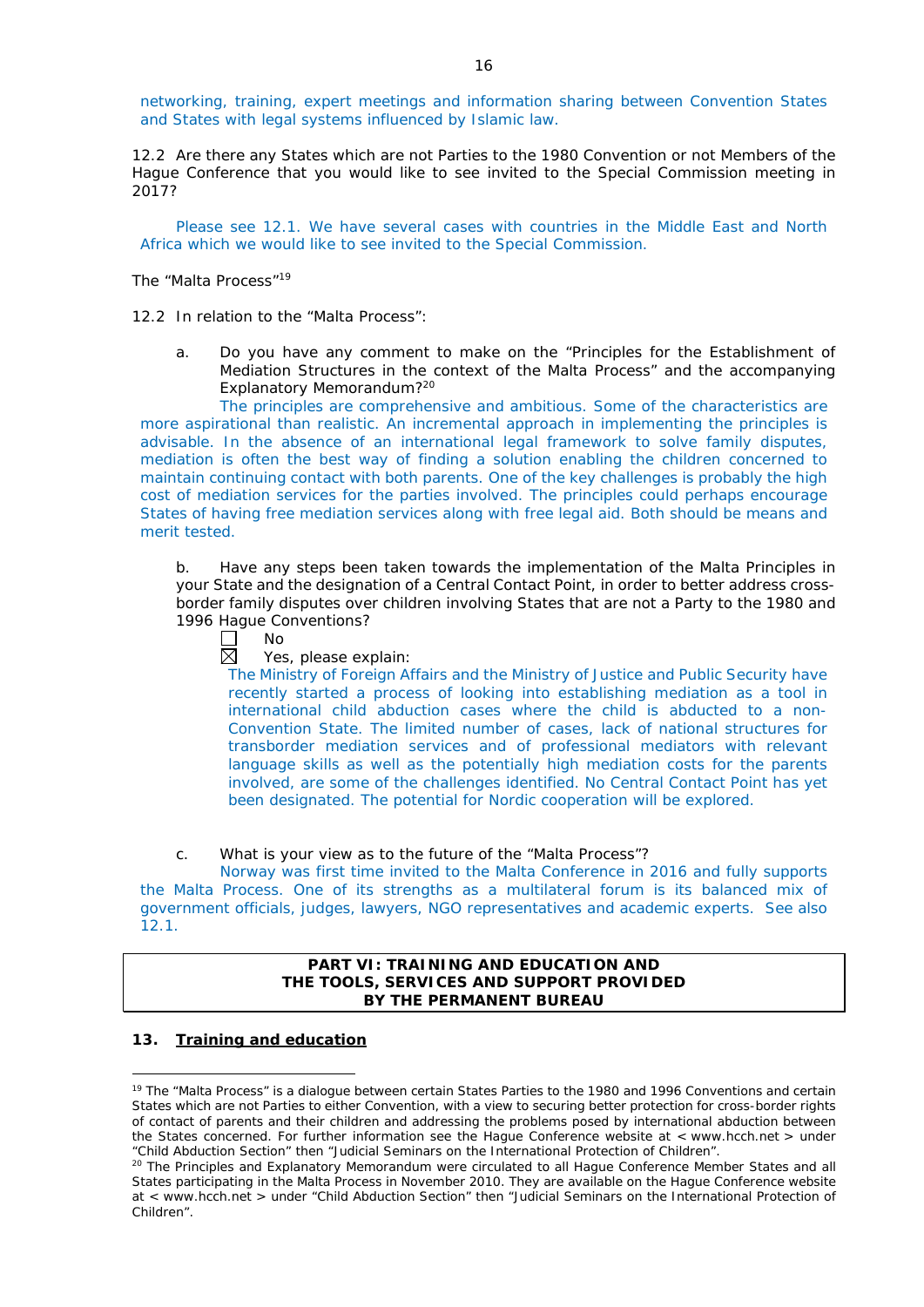13.1 Can you give details of any training sessions / conferences organised in your State to support the effective functioning of the 1980 Convention, and the influence that such sessions / conferences have had?

See 3.8.

The Norwegian Central Auhority toghether with Interpol Oslo and other authorities held a training session at national level for Norwegian lawyers designated to our list of lawyers in Child Abduction cases, in 2013. A new session is planned for 2018.

## **14. The tools, services and support provided by the Permanent Bureau**

*In general*

<u>.</u>

14.1 Please comment or state your reflections on the specific tools, services and support provided by the Permanent Bureau to assist with the practical operation of the 1980 and 1996 Conventions, including:

a. The Country Profile available under the Child Abduction Section.

We find the Country Profile to be a good instrument to give an overview of a country's legal system and court system. We would, however, recommend that the information provided is supplemented for example with more information concerning legal aid system and on how to get legal assistance (by a lawyer). This is information that is relevant in almost all cases.

b. INCADAT (the international child abduction database, available at < www.incadat.com >).

We find INCADAT to be a good instrument in order to get a view of how different Courts interpret the provisions in the Convention.

c. *The Judges' Newsletter* on International Child Protection - the publication of the Hague Conference on Private International Law which is available online for free;<sup>21</sup> We find the Judges' Newsletter to be a useful instrument to ensure common

interpretation and application of the Convention. We would suggest that the Newsletter is published more frequently.

d. The specialised "Child Abduction Section" of the Hague Conference website  $(<$  www.hcch.net >);

The Child Abduction Section of the Hague Conference is regularly used by the Central Authority and it is a very practical instrument in finding relevant information. It is of great value to have all the Guide's to Good Practice, questionnaires, conclusions and recommendations etc. gathered on one website.

Furthermore, it is very useful in order to find updated contact details regarding the Central Authorities of other Member States.

- e. INCASTAT (the database for the electronic collection and analysis of statistics on the 1980 Convention);  $22$ Please insert text here
- f. Providing technical assistance and training to States Parties regarding the practical operation of the 1980 and 1996 Conventions.23 Such technical assistance and training may involve persons visiting the Permanent Bureau or, alternatively, may involve the Permanent Bureau organising, or providing assistance with organising, national and international judicial and other seminars and conferences concerning the Convention(s) and participating in such conferences;

<sup>&</sup>lt;sup>21</sup> Available on the Hague Conference website at < www.hcch.net > under "Child Abduction Section" and "Judges' Newsletter on International Child Protection". For some volumes of *The Judges' Newsletter*, it is possible to download individual articles as required.

<sup>22</sup> Further information is available via the Hague Conference website at < www.hcch.net > under "Child Abduction Section" then "INCASTAT".

<sup>23</sup> Such technical assistance may be provided to judges, Central Authority personnel and / or other professionals involved with the practical operation of the Convention(s).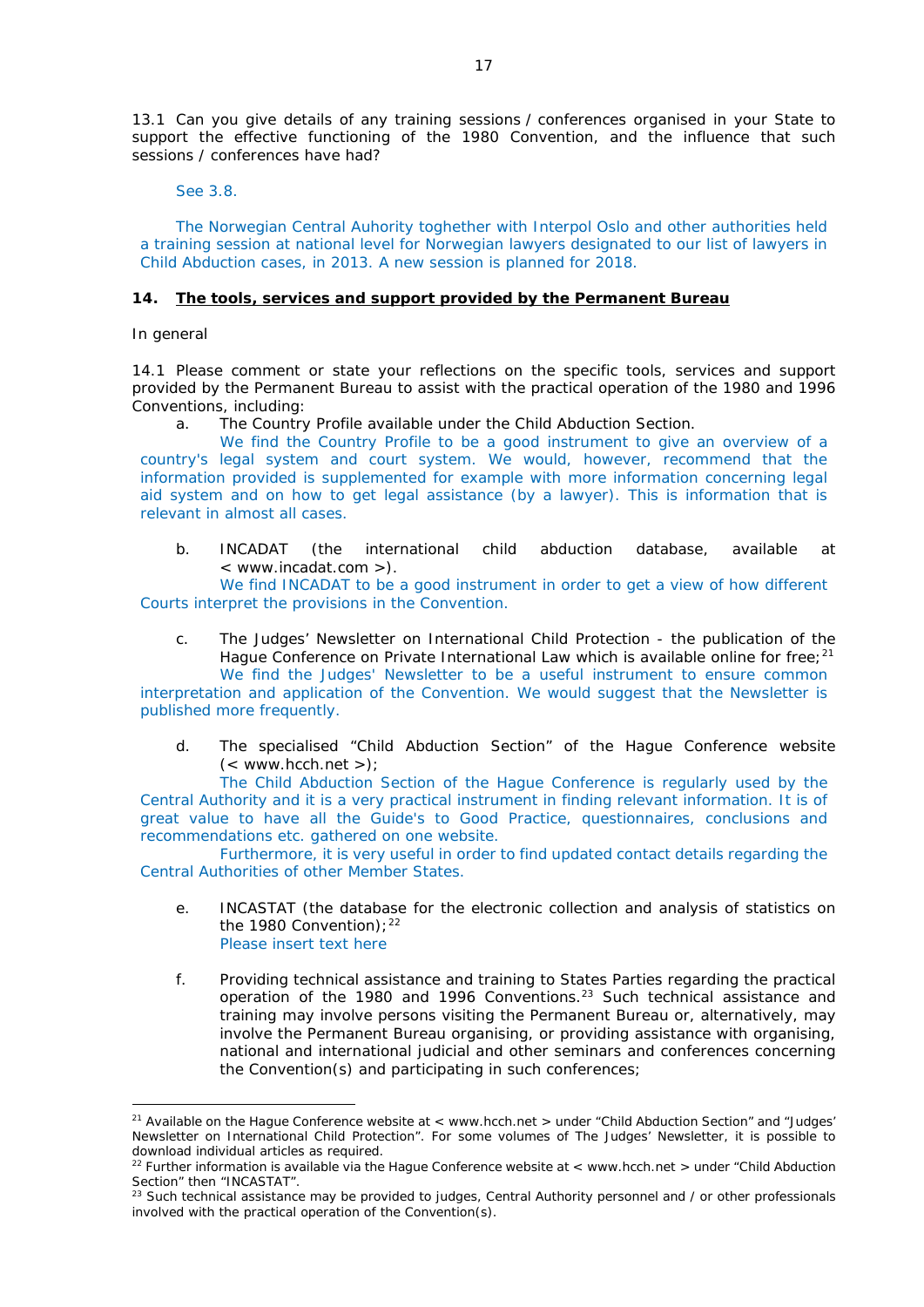The Permanent Bureau's role in providing technical assistance and training in the practical operation of the 1980 and 1996 Conventions is important, particularly for new State parties to the Conventions and to parties that for other reasons have limited experience with the Conventions.

The organisation of international seminars and conferences is important to share and secure good practices, to establish and maintain a good relationship between the different Central Authorities, and through this promote co-operation.

g. Encouraging wider ratification of, or accession to, the Convention(s), including educating those unfamiliar with the Convention(s);  $24$ 

The Norwegian Central Authority both under the 1980 and the 1996 Convention are positive to encouraging wider ratification of, and accession to, the both Conventions.

The 1980 Convention is the most important tool in order to resolve international child abduction cases, and educating those unfamiliar with the Convention will contribute to the Convention being effective and correctly applied.

The 1996 Convention has proved to be an effective tool in cases regarding international protection of children, and as we see it there are several states we wish to establish a co-operation with under the Convention.

h. Supporting communications between Central Authorities, including maintaining their contact details updated on the HCCH website;

Keeping the contact details updated on the HCCH website is very important for an effective co-operation, in order to avoid unnecessary delay in the processing of requests.

i. Supporting communications among Hague Network Judges and between Hague Network Judges and Central Authorities, including maintaining a confidential database of up-to-date contact details of Hague Network Judges Both the Central Authority and the Norwegian liason judges consider this to be

very important and useful.

#### *Other*

-

14.2 What other measures or mechanisms would you recommend:

a. To improve the monitoring of the operation of the Conventions;

We find that the Special Commissions for the 1980 and 1996 Conventions are very important to ensure a uniform application of the Conventions. We would like to suggest that they are held more often than every five years.

That the Special Commission underlines Central Authorities' obligation to promote co-operation amongst the competent authorities in their State to achieve the purpose of the Conventions.

That Central Authorities notify the Permanent Bureau in cases where there are difficulties and possible violations of the Conventions in a Member state under the Conventions. And that the Permanent Bureau is able to follow up on the matter in direct dialog with the Member states. See also c.

b. To assist States in meeting their Convention obligations; and

That the mandate of the international Hague Network of Judges specifically is widend to also cover the 1996 Convention.

c. To evaluate whether serious violations of Convention obligations have occurred? A recommendation that Central Authorities notify the Permanent Bureau in cases

where seroius violations of Convention obligations have occurred.

# **PART VII: PRIORITIES AND RECOMMENDATIONS FOR THE SPECIAL COMMISSION AND ANY OTHER MATTERS**

<sup>&</sup>lt;sup>24</sup> Which again may involve State delegates and others visiting the Permanent Bureau or, alternatively, may involve the Permanent Bureau organising, or providing assistance with organising, national and international judicial and other seminars and conferences concerning the Convention(s) and participating in such conferences.